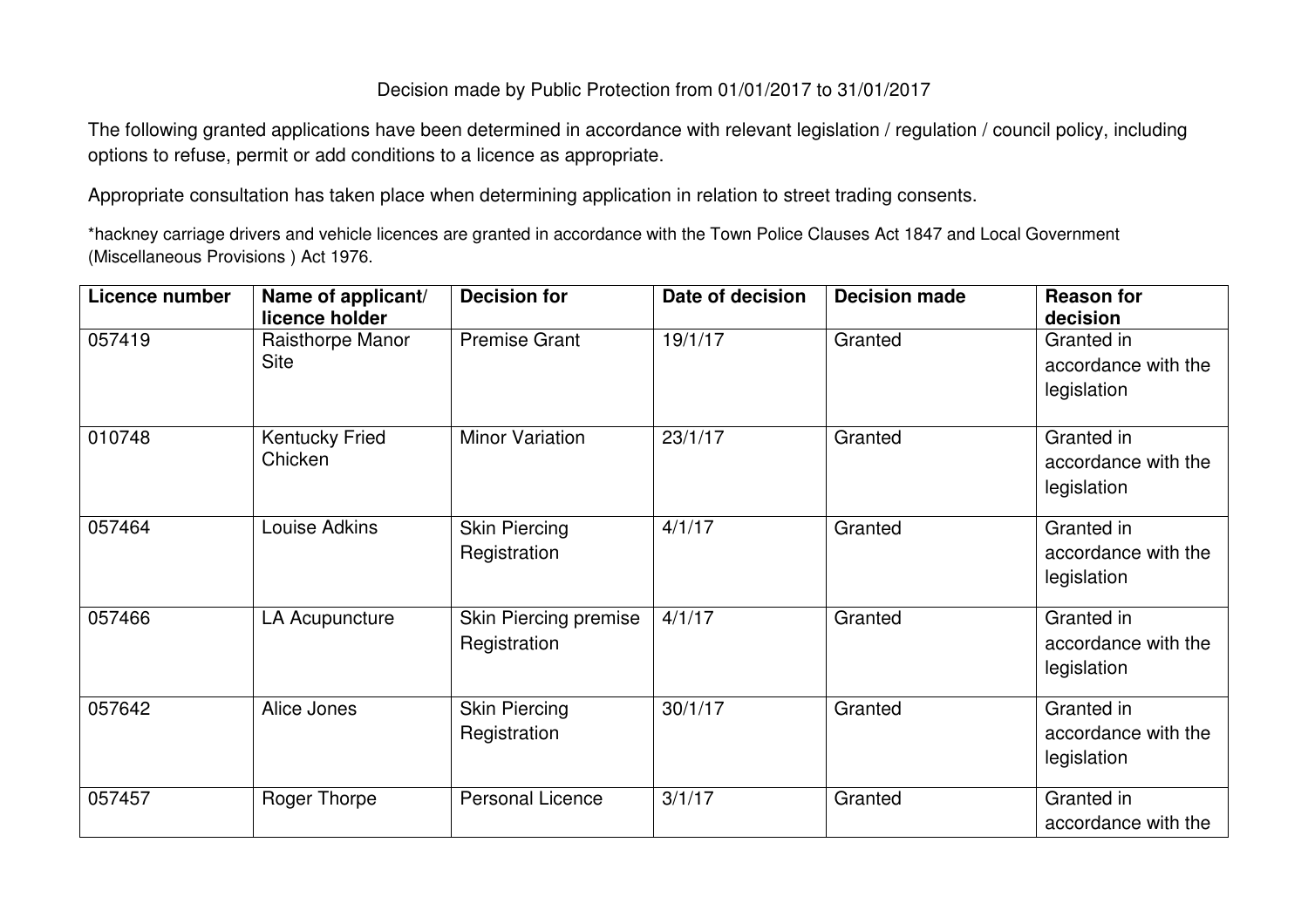|        |                        |                         |         |         | legislation                                      |
|--------|------------------------|-------------------------|---------|---------|--------------------------------------------------|
| 057465 | <b>Sara Stables</b>    | <b>Personal Licence</b> | 3/1/17  | Granted | Granted in<br>accordance with the<br>legislation |
| 057550 | <b>Jordan Vowles</b>   | <b>Personal Licence</b> | 9/1/17  | Granted | Granted in<br>accordance with the<br>legislation |
| 057552 | <b>Calem Devlin</b>    | <b>Personal Licence</b> | 9/1/17  | Granted | Granted in<br>accordance with the<br>legislation |
| 057553 | <b>Benjamin Lovett</b> | <b>Personal Licence</b> | 9/1/17  | Granted | Granted in<br>accordance with the<br>legislation |
| 057555 | Saskia Times           | <b>Personal Licence</b> | 9/1/17  | Granted | Granted in<br>accordance with the<br>legislation |
| 057556 | <b>Paul Butfield</b>   | <b>Personal Licence</b> | 9/1/17  | Granted | Granted in<br>accordance with the<br>legislation |
| 057551 | <b>Viktoria Nagy</b>   | <b>Personal Licence</b> | 13/1/17 | Granted | Granted in<br>accordance with the<br>legislation |
| 057593 | <b>Vincent Roberts</b> | <b>Personal Licence</b> | 19/1/17 | Granted | Granted in<br>accordance with the<br>legislation |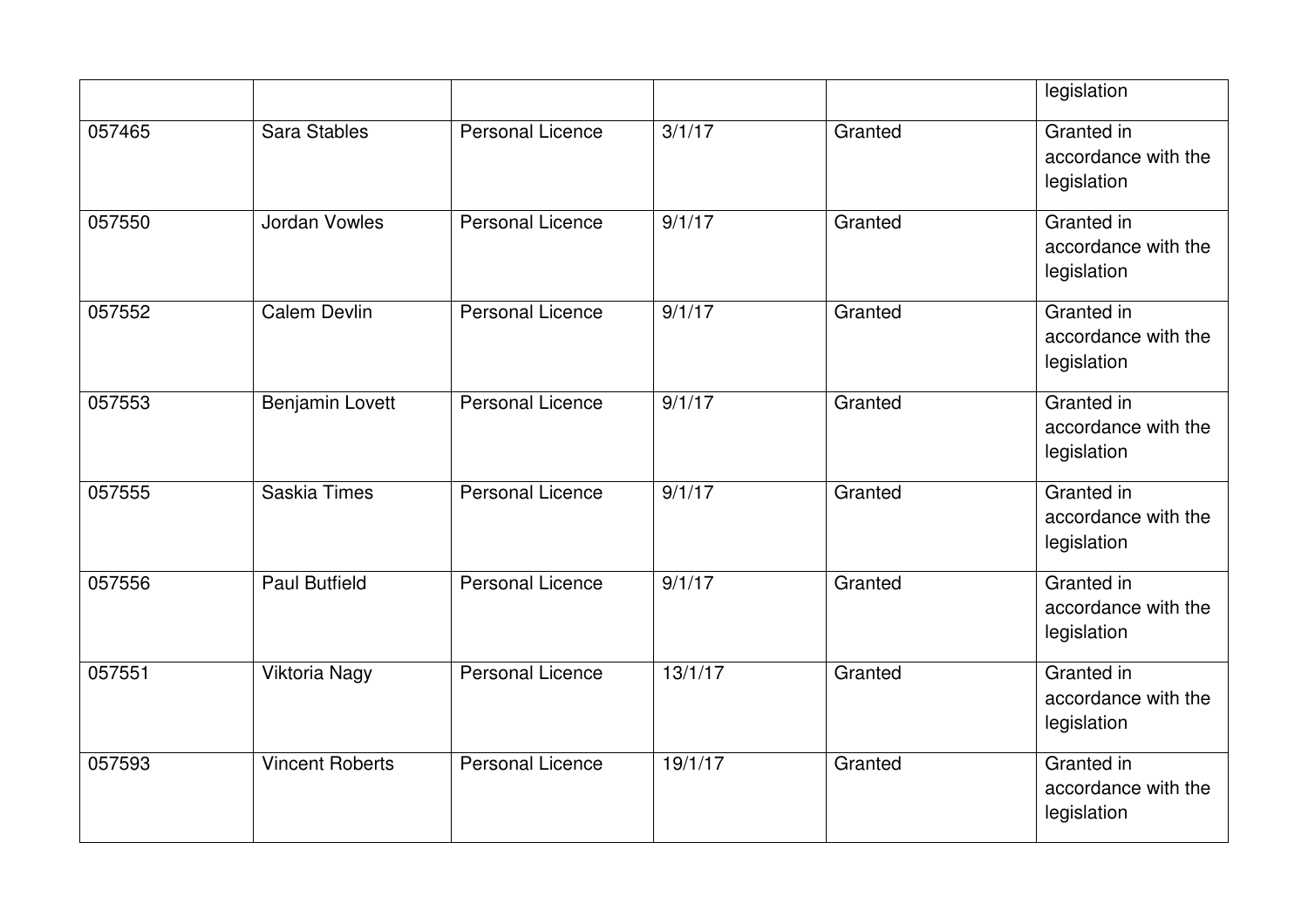| 057640 | <b>Samuel Jefferies</b>            | <b>Personal Licence</b>            | 25/1/17   | Granted | Granted in<br>accordance with the<br>legislation |
|--------|------------------------------------|------------------------------------|-----------|---------|--------------------------------------------------|
| 057617 | Emma Davidson                      | <b>Personal Licence</b>            | 26/1/17   | Granted | Granted in<br>accordance with the<br>legislation |
| 057643 | <b>Mark Barker</b>                 | <b>Personal Licence</b>            | 27/1/17   | Granted | Granted in<br>accordance with the<br>legislation |
| 057644 | <b>Matthew</b><br>Wrigglesworth    | <b>Personal Licence</b>            | 30/1/17   | Granted | Granted in<br>accordance with the<br>legislation |
| 191076 | WaterAid                           | <b>Static Street</b><br>Collection | 18.1.2017 | Granted | Granted in<br>accordance with the<br>legislation |
| 191102 | <b>British Heart</b><br>Foundation | <b>Static Street</b><br>Collection | 20.1.2017 | Granted | Granted in<br>accordance with the<br>legislation |
| 191114 | <b>YBAPS</b>                       | <b>Static Street</b><br>Collection | 20.1.17   | Granted | Granted in<br>accordance with the<br>legislation |
| 191118 | <b>Action Against</b><br>Hunger    | <b>Static Street</b><br>Collection | 20.1.17   | Granted | Granted in<br>accordance with the<br>legislation |
| 191119 | <b>FurutreSense</b>                | <b>Static Street</b>               | 20.1.17   | Granted | Granted in                                       |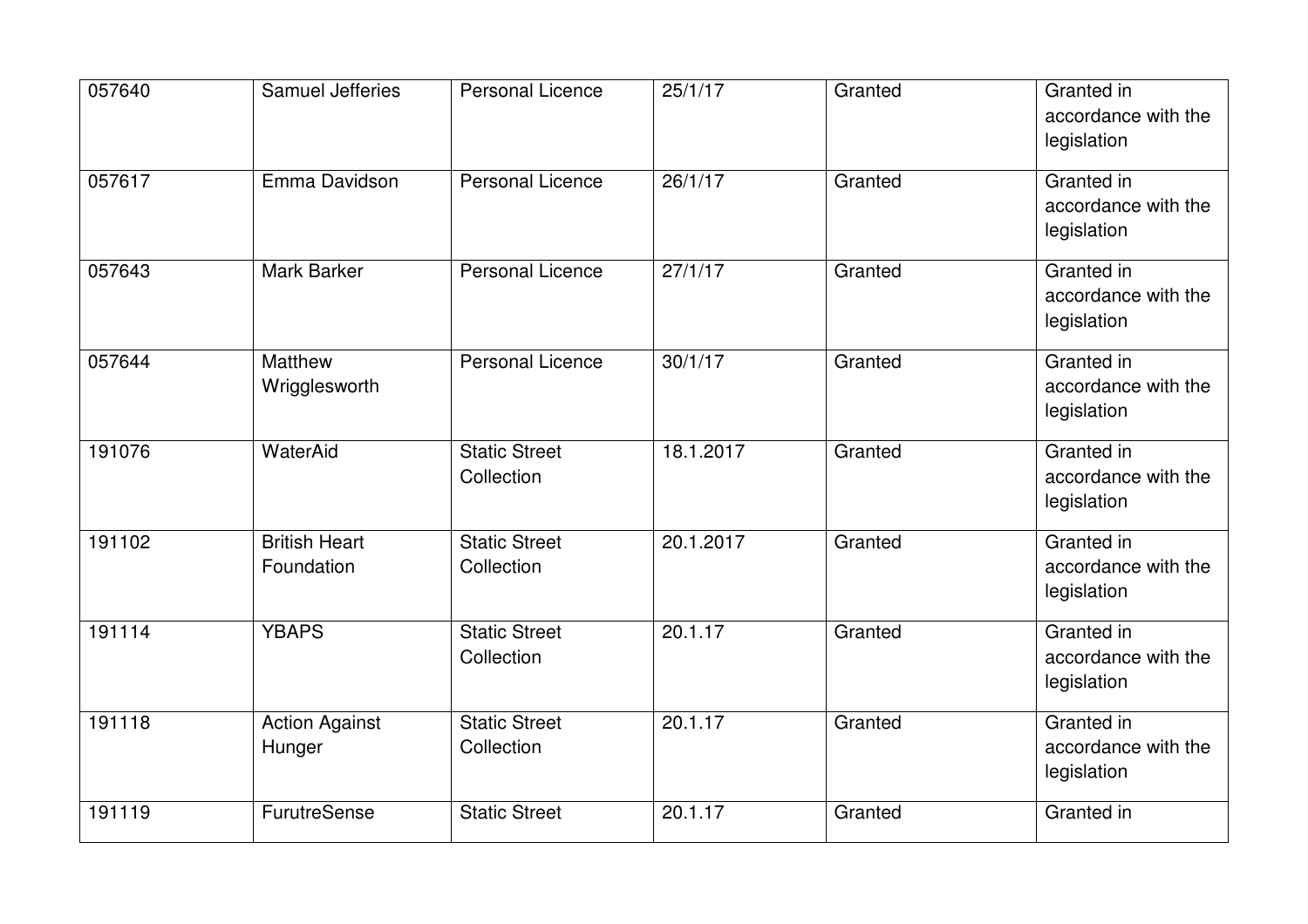|        | Foundation                                         | Collection                         |          |         | accordance with the<br>legislation               |
|--------|----------------------------------------------------|------------------------------------|----------|---------|--------------------------------------------------|
| 191120 | The Salvation Army                                 | <b>Static Street</b><br>Collection | 20.1.17  | Granted | Granted in<br>accordance with the<br>legislation |
| 191123 | <b>Cystic Fibrosis Care</b>                        | <b>Static Street</b><br>Collection | 20.1.17  | Granted | Granted in<br>accordance with the<br>legislation |
| 191124 | <b>Forever Fourth</b>                              | <b>Static Street</b><br>Collection | 20.1.17  | Granted | Granted in<br>accordance with the<br>legislation |
| 191125 | Kidscan                                            | <b>Static Street</b><br>Collection | 20.1.17  | Granted | Granted in<br>accordance with the<br>legislation |
| 190872 | Army of Angels                                     | House to House<br>Collection       | 06.01.17 | Granted | Granted in<br>accordance with the<br>legislation |
| 190870 | <b>Breast Cancer</b><br><b>Research Aid</b>        | House to House<br>Collection       | 06.01.17 | Granted | Granted in<br>accordance with the<br>legislation |
| 191055 | <b>Childhood Cancer</b><br><b>Parents Allience</b> | House to House<br>Collection       | 18.01.17 | Granted | Granted in<br>accordance with the<br>legislation |